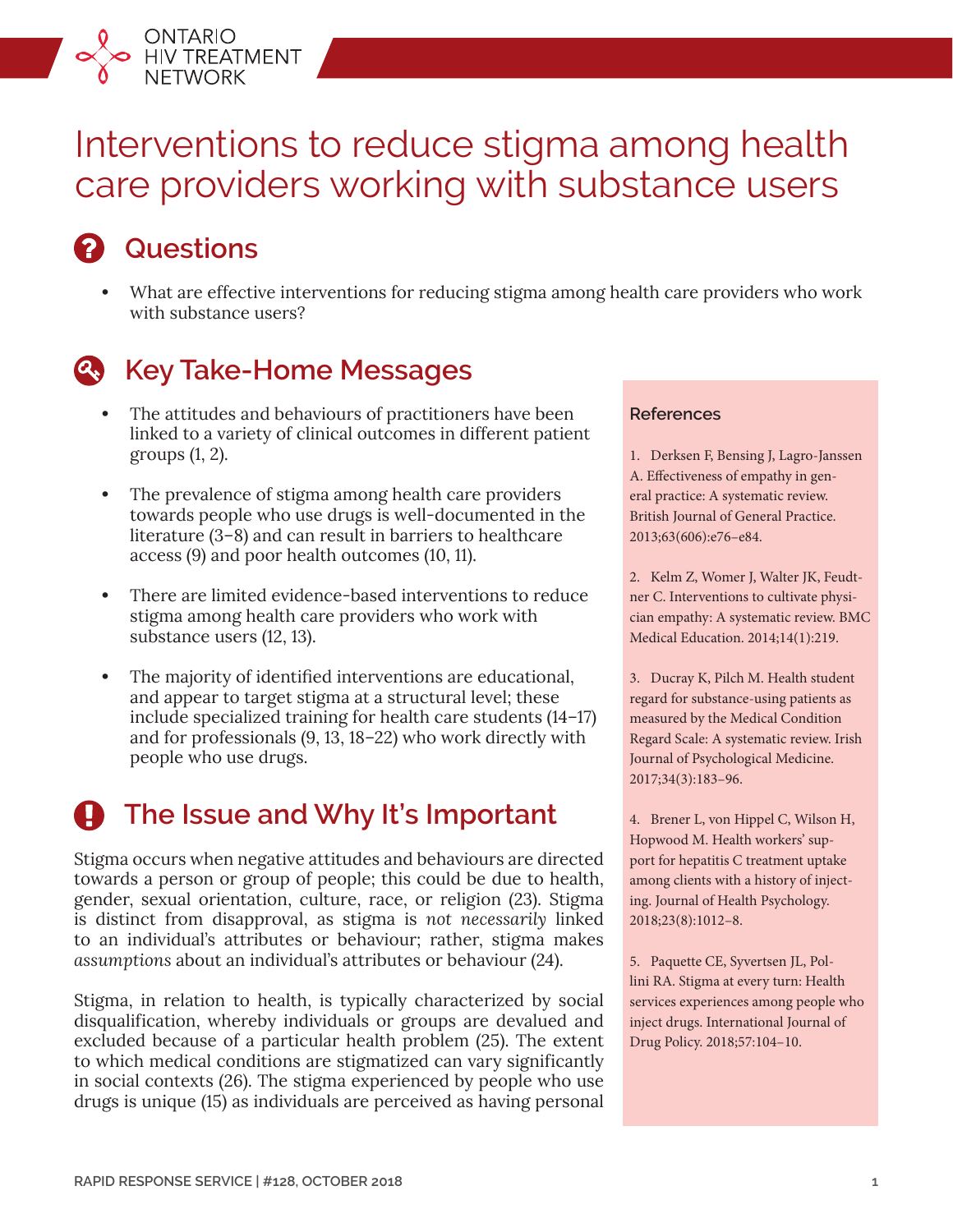control over their illness, and are therefore held responsible and oftentimes blamed for their drug use (6, 27, 28).

Some research in the U.S. has shown that the general public holds significantly more negative views toward people with drug addiction when compared to people with mental illness (27). Health professionals also hold negative views toward people with drug use problems. One systematic review assessed the attitudes of health professionals in high-income settings towards people with substance use disorders, and found that health professionals commonly held adverse attitudes regarding patients with substance use disorders (10). Another systematic review found that health students hold people who use drugs with a low level of regard (3). The prevalence of stigmatizing attitudes among providers continues to be documented in Canada (8), the U.S. (5), and Australia (4).

The attitudes and behaviours of practitioners have been linked to a variety of suboptimal clinical outcomes in different patient groups (1, 2). Specifically for people who use drugs, this results in barriers to health care access (9) and poor health treatment outcomes (10, 11).

## **What We Found**

Fundamentally, anti-stigma interventions aim to demonstrate that negative behaviours and attributes are not applicable to all individuals of a social group (12). The majority of interventions we found appear to be structural, targeting health care students and providers.

There appears to be a lack of evidence-based interventions for practicing providers to reduce stigma toward people who use drugs. One author (in a 2018 publication) notes the paucity of literature in this area (13). One systematic review from 2012 identified evaluations of substance use disorder related stigma interventions (12). Thirteen studies were included in the descriptive synthesis; in all but one, a positive effect was observed on at least one stigma outcome measure. The majority of the included studies focused on medical students or professionals groups that have direct contact with substance users. Of note, the included studies in this systematic review are all older than ten years. One of the more recent publications in this study focusing on student providers is described:

**•** A study published in 2008 focused on reflection exercises in a psychiatry postgraduate training block at the University of Toronto (17). On the first day, residents were introduced to the reflective training component of the rotation, and were provided with a reflection journal and scholarly articles on the methods and benefits of using critical reflection in professional practice. Time in the rotation schedule was allocated for reflective activities. At the end of the rotation, residents submitted a final reflection paper. Qualitative

6. van Boekel LC, Brouwers EP, van Weeghel J, Garretsen HF. Comparing stigmatising attitudes towards people with substance use disorders between the general public, GPs, mental health and addiction specialists and clients. International Journal of Social Psychiatry. 2015;61(6):539–49.

7. Wilson H, Brener L, Mao L, Treloar C. Perceived discrimination and injecting risk among people who inject drugs attending Needle and Syringe Programmes in Sydney, Australia. Drug & Alcohol Dependence. 2014;144:274–8.

8. Brondani MA, Alan R, Donnelly L. Stigma of addiction and mental illness in healthcare: The case of patients' experiences in dental settings. PLOS ONE. 2017;12(5):e0177388.

9. Khenti A, Mann R, Sapag JC, Bobbili SJ, Lentinello EK, Maas MV, et al. Protocol: A cluster randomised control trial study exploring stigmatisation and recovery-based perspectives regarding mental illness and substance use problems among primary healthcare providers across Toronto, Ontario. BMJ Open. 2017;7(11):e017044.

10. van Boekel LC, Brouwers EP, van Weeghel J, Garretsen HF. Stigma among health professionals towards patients with substance use disorders and its consequences for healthcare delivery: Systematic review. Drug & Alcohol Dependence. 2013;131(1–2):23–35.

11. Couto ECC, Salom CL, Dietze P, Lenton S, Burns L, Alati R. Frequent experience of discrimination among people who inject drugs: Links with health and wellbeing. Drug & Alcohol Dependence. 2018;190:188–94.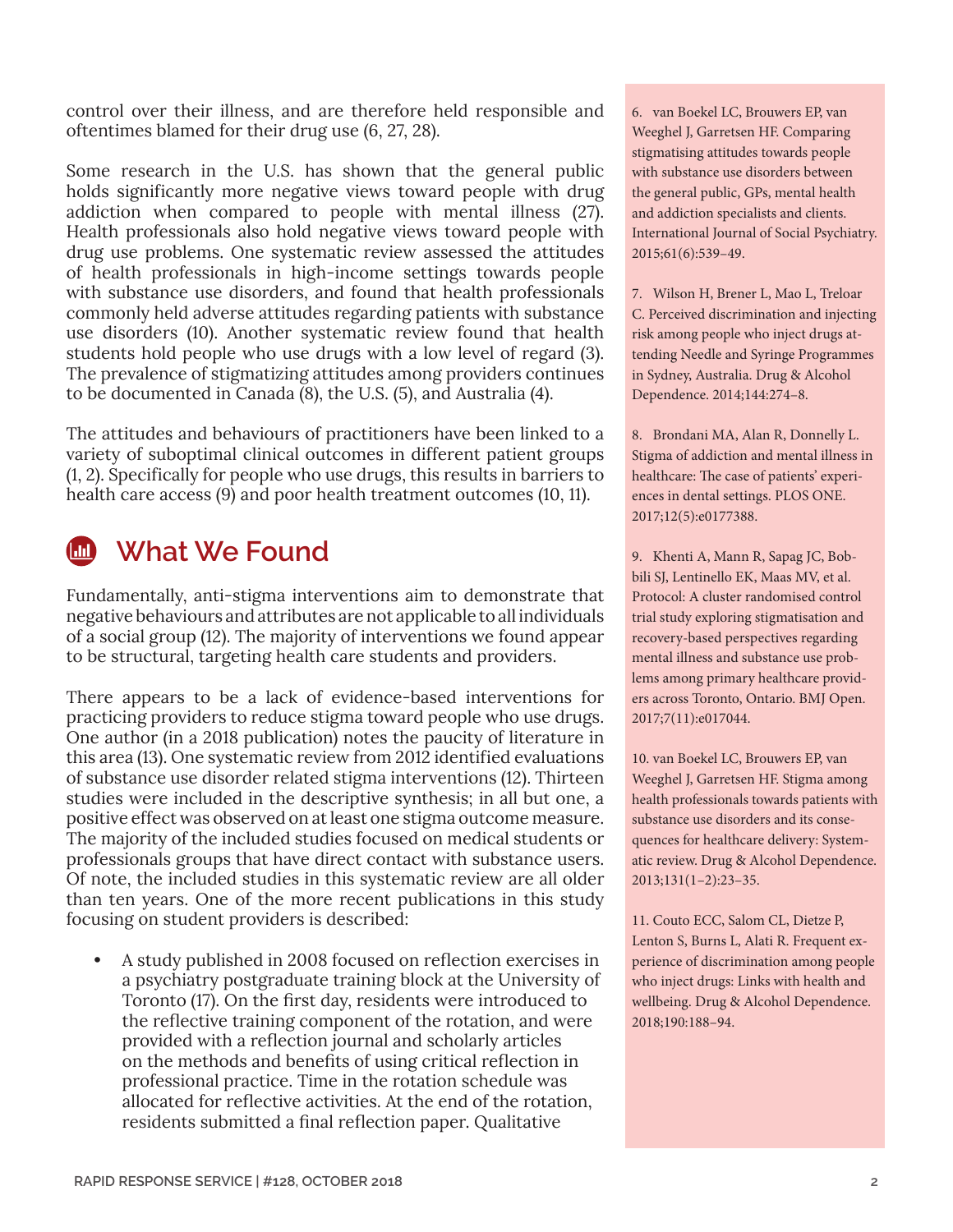analysis of 28 reflective narratives suggested that reflective practices established and enhanced self-awareness. Students found the practice valuable; authors concluded that reflective exercises should be used in clinical practice and developed as a professional competency.

Other, more recent studies, focused on individuals providing care for people who use drugs have also been identified. These interventions involved either incorporating a stigma-reduction component into a curriculum for students, or administering professional education training to staff who have direct contact with people who use drugs.

### **Professional education**

One study noted the lack of interventions to reduce stigma among practicing health providers and attempted to fill the evidence gap by delivering and assessing an online stigma reduction training module (13). This 40-minute interactive eLearning module titled 'Stigma, Discrimination, and Injecting Drug Use' was developed in partnership with national organizations that represent drug users in Australia. The aim of the module was to improve the relationship between health service providers and people who inject drugs by reducing discriminatory attitudes. It included personal narratives taken from real-life experiences of people who inject drugs, and included discussion on attitudes and behaviours towards this population. Providers were given a survey to measure their attitudes towards people who inject drugs. They were also asked to respond to hypothetical scenarios indicating how likely they were to support negative actions of others when working with people who inject drugs, both before and after receiving the module. In total, 139 participants completed the pre- and post-survey. Results indicated that after completing the online training module, attitudes of health care workers had changed and were less negative. Specifically, health care workers were less likely to support discriminatory attitudes depicted in three of the four scenarios presented in the module.

Another intervention evaluated the effectiveness of consumerled training to improve the knowledge and understanding of staff who interact with individuals diagnosed with co-occurring mental health and substance use issues (21). In this controlled before-and-after study, the staff (i.e. reception, oral health, allied health, counselling, health care providers) of two community health sites in Melbourne, Australia, attended a four-hour baseline training session led by clinicians. Two months later, a three-hour consumer-led intervention, developed by seven individuals living with concurrent substance use and mental health issues, was delivered at one of the sites. Qualitative data was gathered in four waves using a survey. However, due to participant fatigue, only 31 participants completed the fourth wave at five-month follow-up, compared to 71 who completed the initial survey; 45 participants

12. Livingston JD, Milne T, Fang ML, Amari E. The effectiveness of interventions for reducing stigma related to substance use disorders: A systematic review. Addiction. 2012;107(1):39–50.

13. Brener L, Cama E, Hull P, Treloar C. Evaluation of an online injecting drug use stigma intervention targeted at health providers in New South Wales, Australia. Health Psychology Open. 2017;4(1):1–6.

14. Crapanzano K, Vath RJ. Long-term effect of a stigma-reduction educational intervention for physician assistants. The Journal of Physician Assistant Education. 2017;28(2):92–5.

15. Crapanzano K, Vath RJ, Fisher D. Reducing stigma towards substance users through an educational intervention: Harder than it looks. Academic Psychiatry. 2014;38(4):420–5.

16. Meltzer EC, Suppes A, Burns S, Shuman A, Orfanos A, Sturiano CV, et al. Stigmatization of substance use disorders among internal medicine residents. Substance Abuse. 2013;34(4):356–62.

17. Ballon BC, Skinner W. "Attitude is a little thing that makes a big difference": Reflection techniques for addiction psychiatry training. Academic Psychiatry. 2008;32(3):218–24.

18. Dell C, Kilty J, Fillmore C, Grantham S, Lyons T, Clarke S, et al. Turtle Finding Fact Sheet: The role of the treatment provider in aboriginal women's healing from illicit drug abuse. Ces4HealthInfo. 2010;04:04.

19. Harm Reduction Coalition. Understanding drug-related stigma: Tools for better practice and social change. Available from [https://harmreduction.](https://harmreduction.org/issue-area/issue-drugs-drug-users/understanding-drug-related-stigma/) [org/issue-area/issue-drugs-drug-users/](https://harmreduction.org/issue-area/issue-drugs-drug-users/understanding-drug-related-stigma/) [understanding-drug-related-stigma/](https://harmreduction.org/issue-area/issue-drugs-drug-users/understanding-drug-related-stigma/) Accessed September 25, 2018. 2010.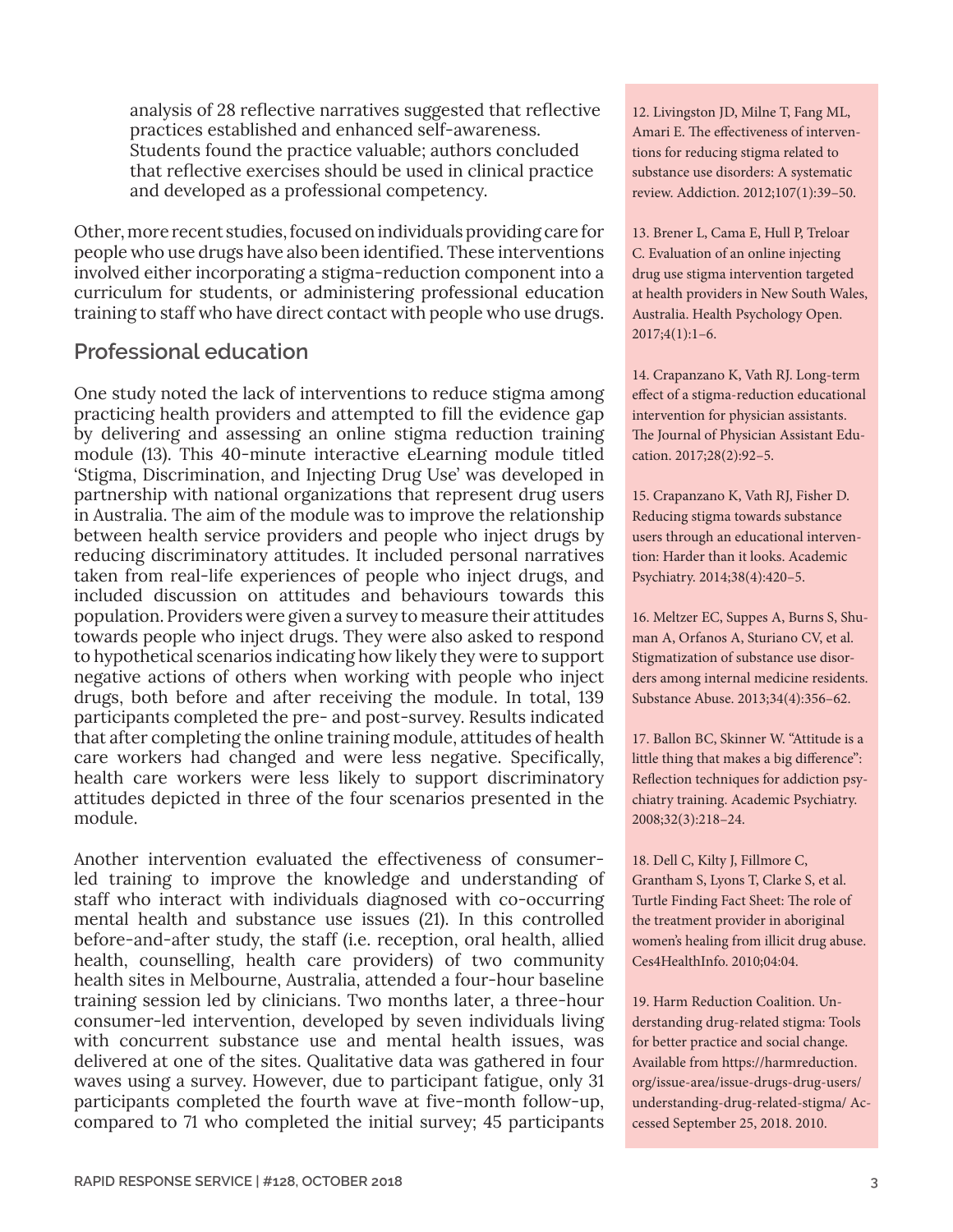completed three waves. Authors concluded that consumer-led training by individuals with a dual diagnosis was associated with an increase in understanding among staff and persisted over time.

One Canadian project examined stigma directed at a specific population – Aboriginal women who use substances (18). A sample of interviews with substance use treatment providers were examined and verified with women who have lived experience. These interviews identified skills and traits essential in understanding the role stigma and cultural identity play in the healing journeys of these women. The final product was a fact sheet, appropriate for service providers working with Aboriginal women who use substances. The project was culturally based on the Seven Teachings of the Grandfathers, concepts foundational to the Aboriginal way of life (29). It also emphasizes the importance of a positive therapeutic alliance (i.e. the client-provider relationship), which has been shown to be a predictor of positive clinical outcomes in psychotherapy (30).

Additionally, The Centre for Addiction and Mental Health (CAMH) currently offers a course on stigma for healthcare providers (22). Titled "Understanding stigma: A free online course for healthcare providers and other frontline clinicians", this 3–6 hour online learning module was developed in conjunction with Central Local Health Integration Networks and LOFT Community Services. The goal of the project is to improve interactions between healthcare providers and people with mental illness and addiction problems. Through instructional activities, the module aims to explore stigmatizing attitudes and behaviours through scenarios, interactive questions, and personal stories. While a formal evaluation of this module was not identified, it can be freely accessed at [www.understandingstigma.ca.](http://www.understandingstigma.ca)

Finally, we identified a protocol for a randomized controlled trial testing the effectiveness of an intervention to reduce stigma towards people with mental health and substance use problems among primary care staff working at community health centres in Toronto (9). The first author on the protocol was contacted via email and has suggested that a full publication of this intervention is expected in late 2018 (31). During this study, three community health centres acted as controls, and three received the intervention. The intervention consisted of staff training, raising awareness, and a recovery-focused art program to inform and support staff providing care for people with mental health and substance use problems. A variety of scales and interviews was used to further understand staff member's beliefs and attitudes and the client's perceptions of staff behaviours. A newsletter on this intervention, titled "The Acceptance Project", was also identified in the grey literature and contains further details (20).

20. Lentillo E. The Acceptance Project: Reducing stigma and descrimination towards mental illness and substance use problems among community health centre staff. Available from [http://eenet.](http://eenet.ca/sites/default/files/pdfs/Evidence%20in%20Action_AcceptanceProject_0.pdf) [ca/sites/default/files/pdfs/Evidence%20](http://eenet.ca/sites/default/files/pdfs/Evidence%20in%20Action_AcceptanceProject_0.pdf) [in%20Action\\_AcceptanceProject\\_0.pdf](http://eenet.ca/sites/default/files/pdfs/Evidence%20in%20Action_AcceptanceProject_0.pdf) Accessed September 25, 2018. 2017.

21. Roussy V, Thomacos N, Rudd A, Crockett B. Enhancing health-care workers' understanding and thinking about people living with co-occurring mental health and substance use issues through consumer-led training. Health Expectations. 2015;18(5):1567–81.

22. The Centre for Addiction and Mental Health. Continuing education programs & courses: Understanding stigma. Available from [https://www.camh.ca/](https://www.camh.ca/en/education/continuing-education/continuing-education-programs-and-courses/understanding-stigma) [en/education/continuing-education/](https://www.camh.ca/en/education/continuing-education/continuing-education-programs-and-courses/understanding-stigma) [continuing-education-programs-and](https://www.camh.ca/en/education/continuing-education/continuing-education-programs-and-courses/understanding-stigma)[courses/understanding-stigma](https://www.camh.ca/en/education/continuing-education/continuing-education-programs-and-courses/understanding-stigma) Accessed September 17, 2018. 2018.

23. The Centre for Addiction and Mental Health. Stigma: Understanding the impact of prejudice and discrimination. Available from [https://www.camh.ca/](https://www.camh.ca/en/health-info/guides-and-publications/stigma) [en/health-info/guides-and-publications/](https://www.camh.ca/en/health-info/guides-and-publications/stigma) [stigma](https://www.camh.ca/en/health-info/guides-and-publications/stigma) Accessed September 14, 2018. 2018.

24. UK Drug Policy Commission. Getting serious about stigma: The problem with stigmatising drug users. Available from [http://www.ukdpc.org.uk/wp](http://www.ukdpc.org.uk/wp-content/uploads/Policy%20report%20-%20Getting%20serious%20about%20stigma_%20the%20problem%20with%20stigmatising%20drug%20users.pdf)[content/uploads/Policy%20report%20](http://www.ukdpc.org.uk/wp-content/uploads/Policy%20report%20-%20Getting%20serious%20about%20stigma_%20the%20problem%20with%20stigmatising%20drug%20users.pdf) [-%20Getting%20serious%20about%20](http://www.ukdpc.org.uk/wp-content/uploads/Policy%20report%20-%20Getting%20serious%20about%20stigma_%20the%20problem%20with%20stigmatising%20drug%20users.pdf) [stigma\\_%20the%20problem%20](http://www.ukdpc.org.uk/wp-content/uploads/Policy%20report%20-%20Getting%20serious%20about%20stigma_%20the%20problem%20with%20stigmatising%20drug%20users.pdf) [with%20stigmatising%20drug%20users.](http://www.ukdpc.org.uk/wp-content/uploads/Policy%20report%20-%20Getting%20serious%20about%20stigma_%20the%20problem%20with%20stigmatising%20drug%20users.pdf) [pdf](http://www.ukdpc.org.uk/wp-content/uploads/Policy%20report%20-%20Getting%20serious%20about%20stigma_%20the%20problem%20with%20stigmatising%20drug%20users.pdf) Accessed September 25, 2018. 2010.

25. Weiss MG, Ramakrishna J, Somma D. Health-related stigma: Rethinking concepts and interventions. Psychology, Health & Medicine. 2006;11(3):277–87.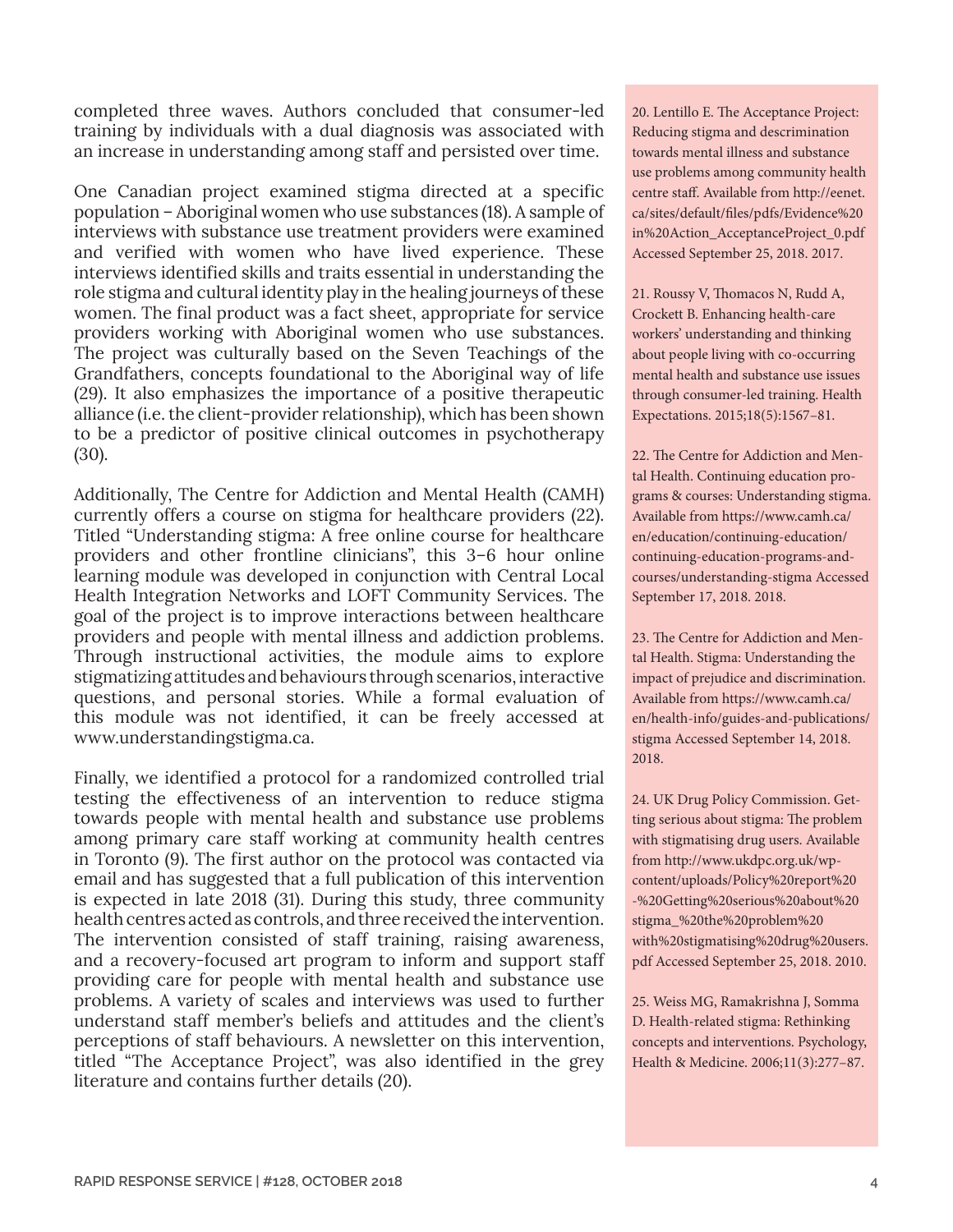A search of the grey literature identified a training curriculum by the Harm Reduction Coalition titled "Understand drug-related stigma: Tools for better practice and social change" (19). This threehour training was developed for community-based service staff who have direct contact with individuals who use drugs, however the training could also be for those interested in understanding and addressing drug-related stigma. Training includes understanding stigma, learning about the various ways drug users experience stigma and consequences of stigma on service access. Participants also gain practical tools in order to challenge pervasive attitudes and support the needs of drug users. The curriculum is available online (19) and the facilitator guide, participant workbook, and presentation materials are all available for free download.

### **Professional education**

Additionally, some interventions have taken place among students in medical school.

One publication suggested that the ideal place to improve psychiatrists' attitudes is with psychiatry residents (32). Two articles discuss the effects of a stigma-reduction educational intervention for physician assistant students working with people who use substances. Students (n=28) received three one-hour educational sessions during week six of a ten-week psychiatry course (15). The sessions consisted of lecture, discussion, direct interaction with a recovering substance user, viewing of a mainstream film, and written self-reflection. Student attitudes were measured using a modified version of the Attitudes to Mental Illness Questionnaire tool that included rating vignettes describing people with heroin or alcohol use disorders. Post-intervention, authors found that scores for the heroin vignette improved significantly pre-to-post test, and that this improvement was sustained after one year (14). However, post-test scores demonstrated that students attitudes, while improved, were still negative. This was verified by the written reflections, where discrimination persisted.

Another study examined the attitudes of resident physicians toward individuals with substance use disorders, and assessed the efficacy of an addictions medicine course to improve attitudes (16). This cohort study included 128 internal medicine residents at an academic medical centre in New York City. The intervention was an intensive 10-hour addiction course for first-year residents designed to increase knowledge and aptitude. The course included reading assignments, interactive sessions, lectures, use of screening tools, a field trip to a drug treatment facility, and involvement in Alcoholics Anonymous programming. Attitudes towards patients with alcoholism, dependence on narcotics, heartburn, and pneumonia were assessed pre- and post-test using the Medical Condition Regard Scale. When compared with heartburn and pneumonia, students had a lower regard for patients addicted to substances at

26. Link BG, Phelan JC. Stigma and its public health implications. The Lancet. 2006;367(9509):528–9.

27. Barry CL, McGinty EE, Pescosolido BA, Goldman HH. Stigma, discrimination, treatment effectiveness, and policy: Public views about drug addiction and mental illness. Psychiatric Services. 2014;65(10):1269–72.

28. Global Commission on Drug Policy. The world drug perception problem: Countering prejudices about people who use drugs. Available from [http://](http://www.globalcommissionondrugs.org/wp-content/uploads/2018/01/GCDP-Report-2017_Perceptions-ENGLISH.pdf) [www.globalcommissionondrugs.org/](http://www.globalcommissionondrugs.org/wp-content/uploads/2018/01/GCDP-Report-2017_Perceptions-ENGLISH.pdf) [wp-content/uploads/2018/01/GCDP-](http://www.globalcommissionondrugs.org/wp-content/uploads/2018/01/GCDP-Report-2017_Perceptions-ENGLISH.pdf)[Report-2017\\_Perceptions-ENGLISH.](http://www.globalcommissionondrugs.org/wp-content/uploads/2018/01/GCDP-Report-2017_Perceptions-ENGLISH.pdf) [pdf](http://www.globalcommissionondrugs.org/wp-content/uploads/2018/01/GCDP-Report-2017_Perceptions-ENGLISH.pdf) Accessed September 27, 2018. 2017.

29. Ontario Native Literacy Coalition. Teachings of the Seven Sacred/Seven Grandfathers. Available from [https://](https://onlc.ca/wp-content/uploads/2014/06/7-Grandfathers-Student-Manual1.pdf) [onlc.ca/wp-content/uploads/2014/06/7-](https://onlc.ca/wp-content/uploads/2014/06/7-Grandfathers-Student-Manual1.pdf) [Grandfathers-Student-Manual1.pdf](https://onlc.ca/wp-content/uploads/2014/06/7-Grandfathers-Student-Manual1.pdf) Accessed September 18, 2018. 2010.

30. Ardito RB, Rabellino D. Therapeutic alliance and outcome of psychotherapy: Historical excursus, measurements, and prospects for research. Frontiers in Psychology. 2011;2:270.

31. Khenti A. Forthcoming publication. Email from Akwatu Kenti, first author — Protocol: A cluster randomised control trial study exploring stigmatisation and recovery based perspectives regarding mental illness and substance use problems among primary healthcare providers across Toronto, Ontario. September 19, 2018. 2018.

32. Avery J, Zerbo E, Ross S. Improving psychiatrists' attitudes towards individuals with psychotic disorders and co-occurring substance use disorders. Academic Psychiatry. 2016;40(3):520–2.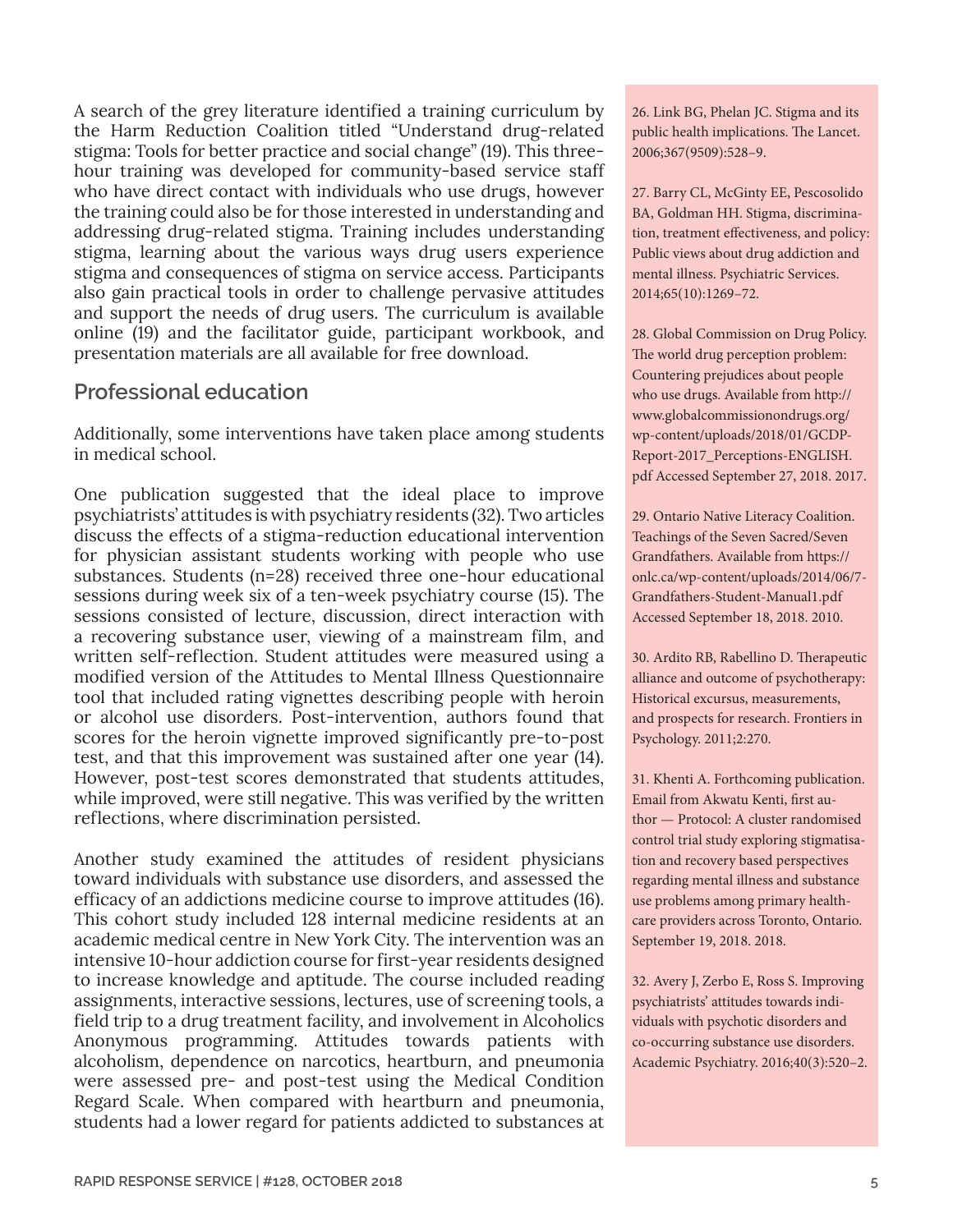baseline. After taking the course, there was a small but statistically significant increase in regard for patients with alcoholism, and a nonsignificant trend increase for patients with dependence on narcotics.

### **Other interventions of interest**

Interventions targeting stigma reduction among the general population were sparse. Two articles were identified that may be useful when considering health care providers and stigma.

One study sought to reduce stigmatized attitudes towards those with schizophrenia and substance use disorders among the general public in the United Kingdom (33). Participants (n=400) were randomized to receive a short leaflet about a patient in remission that included a photograph of a man in a business suit or a simple description of a fictional patient. A five-item Attitudes to Mental Illness Questionnaire was used to measure the effect. Responses (n=310) demonstrated that the leaflet produced a large, statistically significant reduction in stigmatized attitudes towards individuals with opiate or alcohol dependence. There was also a statistically significant reduction in stigma towards people with schizophrenia.

An anti-stigma toolkit produced in 2012 by the Addiction Technology Transfer Center Network in the U.S., provides practical information and tools for the addiction treatment community (34). This guide is written in lay terms, and might function as a 'primer' for individuals unaware of how their own attitudes and actions may stigmatize others. The guide is to empower individuals to engage in stigma reduction efforts by providing them with tips, recommendations, tools, and resources. Additionally, the toolkit contains twelve worksheets at the end of Chapter 3 for a community group or individual to aid in mobilizing anti-stigma training or an awareness campaign.



### **Factors That May Impact Local Applicability**

The evidence presented in this synthesis includes studies that focused on people who use drugs in high-income country settings, and among a variety of professional and non-professional populations; not all may work directly with people who use drugs. As a result, the interventions presented in this synthesis may not be universally appropriate or applicable. Additionally, the term 'substance use', as used in this synthesis, is not specific to a particular family of substances, and includes both licit and illicit entities. Finally, due to the paucity of literature, not all cited programs, interventions, or curricula have been rigorously evaluated. Therefore, caution should be used when considering implementation.

33. Luty J, Rao H, Arokiadass SMR, Easow JM, Sarkhel A. The repentant sinner: Methods to reduce stigmatised attitudes towards mental illness. Psychiatric Bulletin. 2008;32(9):327–32.

34. Landry M. Anti-stigma toolkit: A guide to reducing addiction-related stigma. Available from [http://attcnet](http://attcnetwork.org/regcenters/productDocs/2/Anti-Stigma%20Toolkit.pdf)[work.org/regcenters/productDocs/2/](http://attcnetwork.org/regcenters/productDocs/2/Anti-Stigma%20Toolkit.pdf) [Anti-Stigma%20Toolkit.pdf](http://attcnetwork.org/regcenters/productDocs/2/Anti-Stigma%20Toolkit.pdf) Accessed September 25, 2018. 2012.